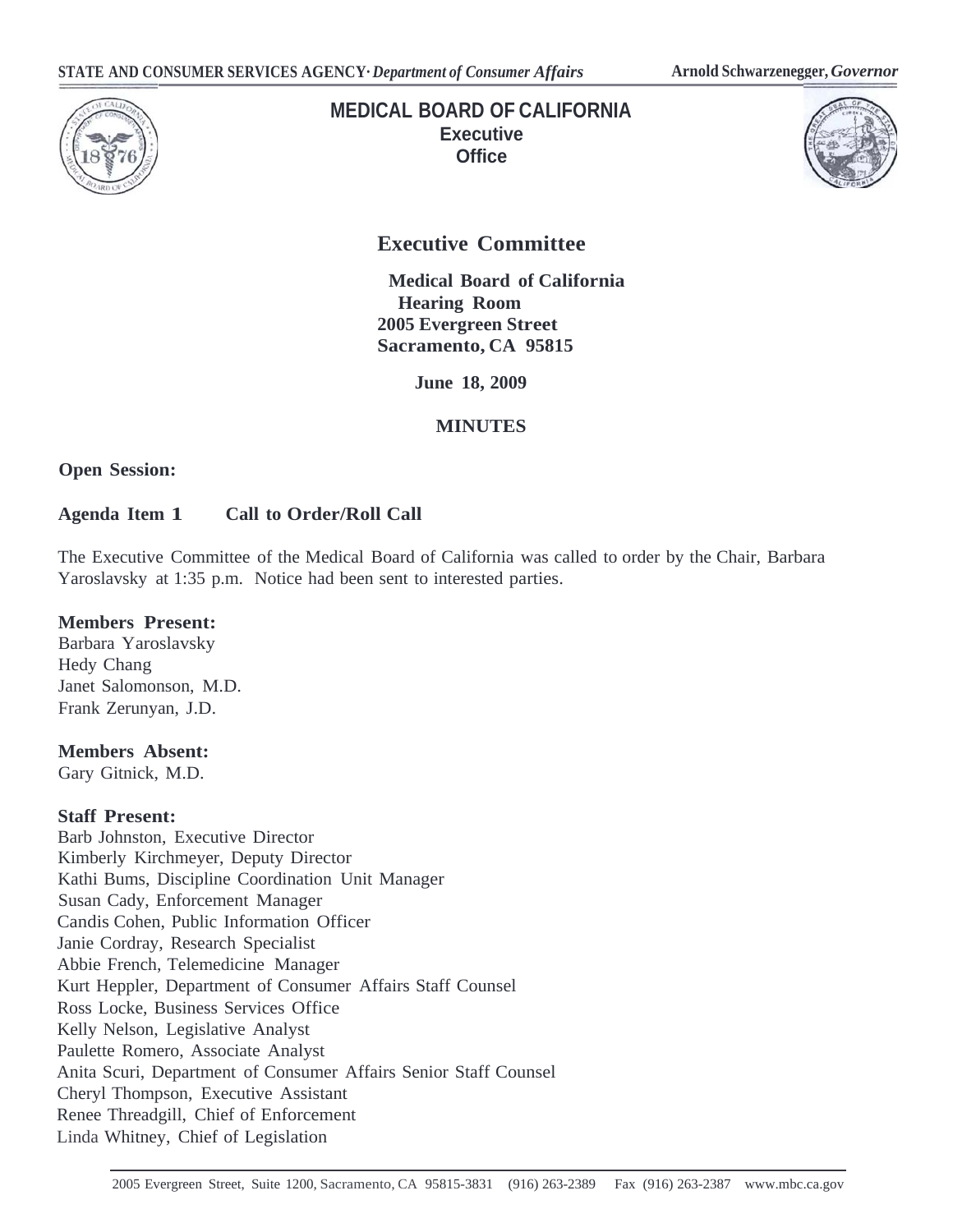#### **Members of the Audience:**

Zennie Coughlin, Kaiser Permanente Frank Cuny, California Citizens for Health Freedom Julie D'Angelo Fellmeth, Center for Public Interest Law Brett Michelin, California Medical Association Curtis Notsinneh, Consultant, Assemblyman Hill Roz Pulmano, Consultant, Senate Business & Professions Committee Jim Rathlesberger, California Board of Podiatric Medicine John Toth, M.D., California Citizens for Health Freedom

#### **Agenda Item 2 Approval of Minutes from the March 25, 2009 Meeting**

Ms. Chang made a motion to approve the minutes from the March 25, 2009 Executive Committee meeting; s/Zerunyan; motion carried.

#### **Agenda Item 3 Update on 2009 Legislation**

Linda Whitney, Chief of Legislation, provided a review of the bills the Board is tracking.

#### **AB 501 (Emmerson) Licensing: Limited, Use of M.D., Fee/Fund**

Ms. Whitney indicated this Board-sponsored bill has been amended and support has been obtained from all of the medical schools in California. This bill will be heard in Senate Business and Professions on June 29, 2009.

#### **AB 1070 (Hill) Enforcement Enhancements: reporting, public reprimand**

Ms. Whitney reported this bill carries the Board's enforcement enhancement provisions and will be amended to address physicians being notified by a self-insured entity if the entity plans to report the physician to the Board for a malpractice award. The bill is also the vehicle for decisions made on the Vertical Enforcement and Prosecution (VE/P) process.

Ms. Whitney reported the following bills have become two-year bills and will not move forward during this legislative session:

| <b>AB 832 (Jones)</b>   | <b>Clinic Licensing: Workgroup</b>                |
|-------------------------|---------------------------------------------------|
| AB 977 (Skinner)        | <b>Pharmacists: Protocols with Physicians</b>     |
| <b>AB 1458 (Davis)</b>  | Drugs: adverse events: reporting                  |
| <b>SB 58 (Aanestad)</b> | <b>Physicians and Surgeons: peer review</b>       |
|                         | SB 700 (Negrete McLeod) Healing Arts: peer review |

With regard to SB58 and SB700, Ms. Whitney noted any of the suggested enhancements to the peer review process suggested by the Lumetra Report or during the hearings are no longer in 2009 session bills and will only relate to the peer review hearing process or Business and Professions Code Section 809 in AB 120 (Hayashi) Peer Review.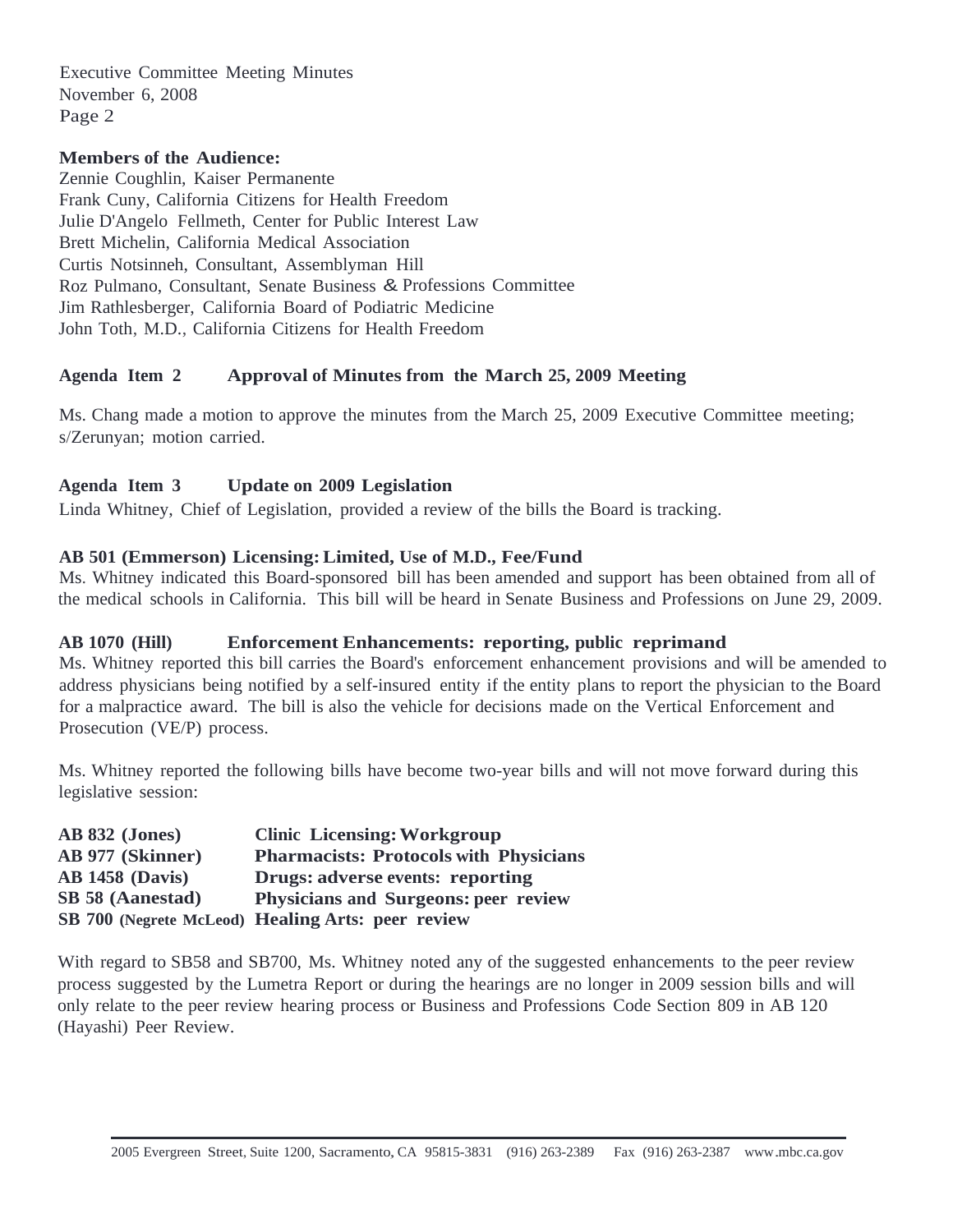#### **SB 638 (Negrete McLeod) Regulatory Boards: joint committee on operations**

This bill was to be the vehicle to revise the sunset review process and to extend the Medical Board as well as other boards. This bill is now a two-year bill.

#### **SB 389 (Negrete McLeod) Fingerprinting**

This bill requires all licensees to be fingerprinted. Ms. Whitney reported the Board supported having all physicians fingerprinted. She stated information from archive files verified that the Board has required fingerprinting of physicians back to 1945. Based upon this research and the estimated age of physicians licensed at that time, staff has concluded all practicing physicians have been fingerprinted, thus no action will need to be taken related to this requirement.

### **SB 674 (Negrete McLeod) Outpatient settings** *I* **Advertising**

This bill, which enhances requirements for outpatient settings, was amended to delete the provision regarding assisted reproductive technology settings, and now refers only to in vitro clinics to be included in the outpatient settings.

### **AB 245 (Ma) Disclosure Verification**

Ms. Whitney stated this bill carried provisions the Board opposed. The bill has been amended to solely require the Board to remove expunged convictions from its website within 90 days of notification. Staff recommends a neutral if amended position, with the amendment requiring that notice to the Board include appropriate court documentation to substantiate the expungement. Ms. Chang made a motion to take a neutral if amended position on AB 245; s/Salomonson; motion carried.

**AB 526 (Fuentes) Public Protection and Physician Health Program Act of 2009**  Ms. Whitney indicated the Board previously took a neutral position on the bill as it did not contain requirements for the Board. The bill was amended June 1, 2009 to require the Board to be the pass through funding source for this program. The Board has stated its opposition to collecting fees and being the pass through funding source in its review of a similar bill last year. Staff recommends an oppose position for this reason. Dr. Salomonson made a motion to oppose AB 526; Ms. Chang seconded the motion.

Mr. Zerunyan stated a number of the provisions in the bill conflict with the mandate of the Board. He voiced his concern with having another entity engaged in ensuring patient safety and public protection, since these are the mandates of the Board. Ms. Whitney clarified the entity would be the State and Consumer Services Agency through its committee of 14 members, thus, the responsibility would remain within a state agency who would then contract out with other entities to provide services. Mr. Zerunyan reiterated his concern over potential conflicts in areas such as standards, requirements, procedures, protocols, required reports, and discipline as they relate to physicians. Further, he indicated the confidentiality for physicians within any such program would undermine the Board's mandate of public protection.

Brett Michelin, California Medical Association (CMA), indicated the physicians involved in this program would participate voluntarily. Any physician problems would not have reached the level requiring notification to the Board. The bill requires the program to notify the Board of any physicians who come into the program and fail to comply, even if their error does not yet reach the level of Board notification in other circumstances. Mr. Michelin stated the CMA believes this program will not divert physicians from any discipline and the program does not change any laws on reporting requirements.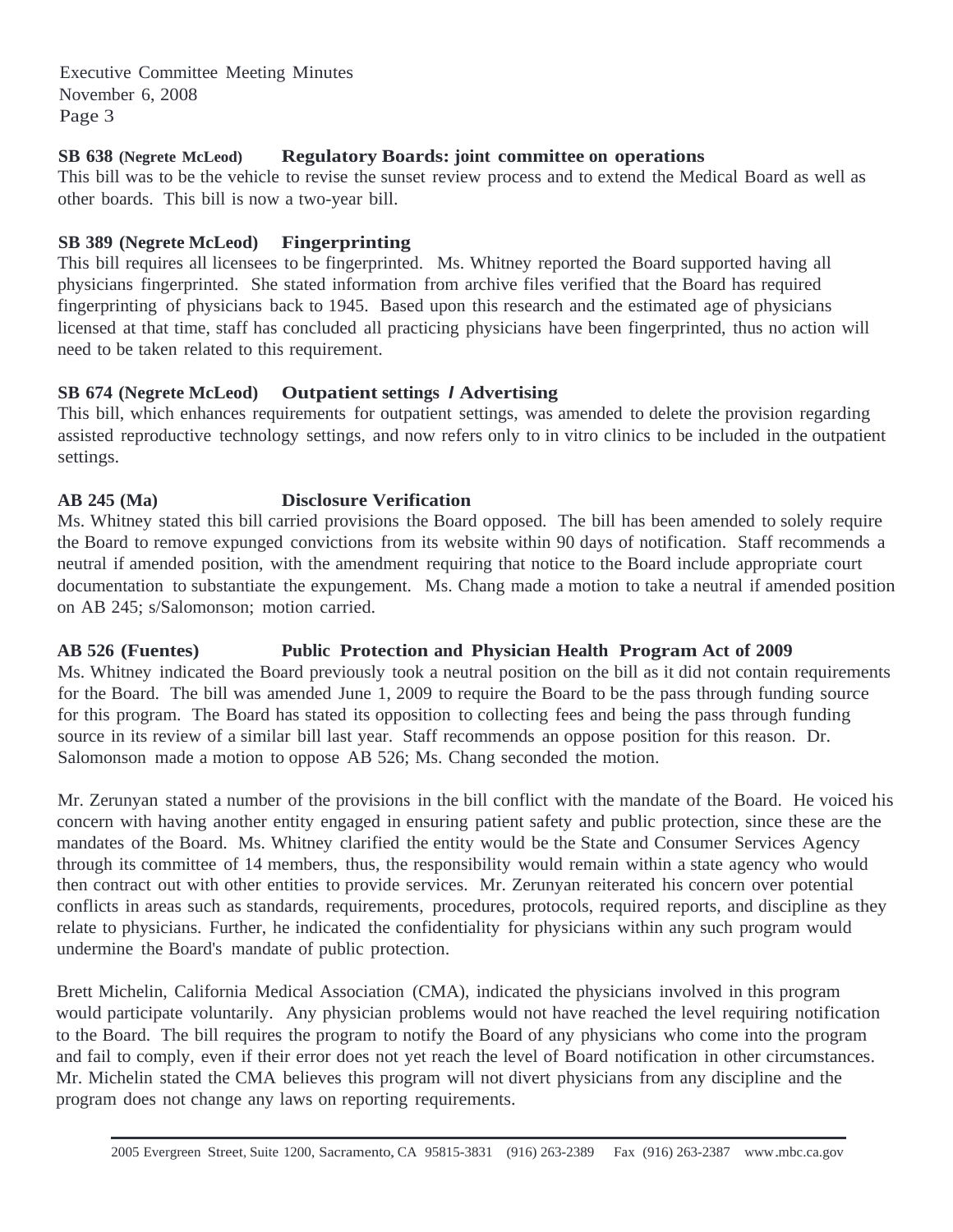Anita Scuri, Senior Staff Counsel, indicated the bill permits the program to accept referrals from the Board to provide monitoring services pursuant to a Board order. Mr. Michelin stated this is correct, but only if the Board chooses to make such referrals.

Mr. Zerunyan stated his opposition is not toward addressing physician wellness, but, rather, to having the government, as opposed to the CMA or any other private organization, involved in this program. Mr. Michelin stated the CMA agrees with this preference to have the program run by a non-government entity, however, the opposition to the transfer of fees to fund the program has prevented this from happening in the past.

Julie D'Angelo Fellmeth, Center for Public Interest Law, stated her organization's concerns with the bill. She indicated the bill conflicts with SB 1441 (Ridley Thomas) which was passed last year and requires the Department of Consumer Affairs to convene a committee to adopt uniform standards that will be used by all health care licensing boards in dealing with impaired licensees. This committee is already working and developing standards. Ms. Fellmeth stated the bill would place the program within the State and Consumer Services Agency, which may potentially be eliminated in the state budget negotiations. Finally, Ms. Fellmeth stated the program's fiscal foundation is unknown; although \$22 per renewal period would be taken from the Board's licensing fees, there has been no fiscal analysis to determine if this would provide appropriate funding.

The motion to oppose AB 526 carried.

# **Agenda Item 4 Discussion and Approval of Final Draft of Vertical Enforcement Report**

Ms. Chang made a motion to approve the draft of the Vertical Enforcement and Prosecution (VE/P) Report to the Legislature; Dr. Salomonson seconded the motion.

Ms. Threadgill reported, pursuant to the statute, the Board was required to consult with the Department of Finance, the Department of Personnel Administration, and the Department of Justice on the report. Although the Board was also asked to consult with Department of Consumer Affairs on the report, a response has not yet been received. The Board entered into an agreement with Integrated Business Solutions for Government (IBSG) to complete this report. Kenneth Kobrin, IBSG, was present to address questions about the report and explain his methodology in assimilating the data.

Mr. Kobrin reported, in conducting the study, background information and statistics provided by the Board were reviewed and interviews were conducted with identified staff from the Attorney General's Office and the Medical Board. This information was then analyzed and recommendations from staff were considered in assembling the recommendations made in the report. He stated the project required significantly more input and review than originally anticipated, resulting in IBSG donating in excess of 150 hours of their own time in order to conduct the comprehensive analysis necessary.

Ms. Yaroslavsky indicated she had spent a considerable amount of time reading the report and expressed her frustration with the many abbreviations used throughout the report and asked for a summary of the abbreviations used to be included. She stated it was difficult to determine from the report if the changes in the enforcement and prosecution timelines were due to the implementation of VE/P or whether they were due to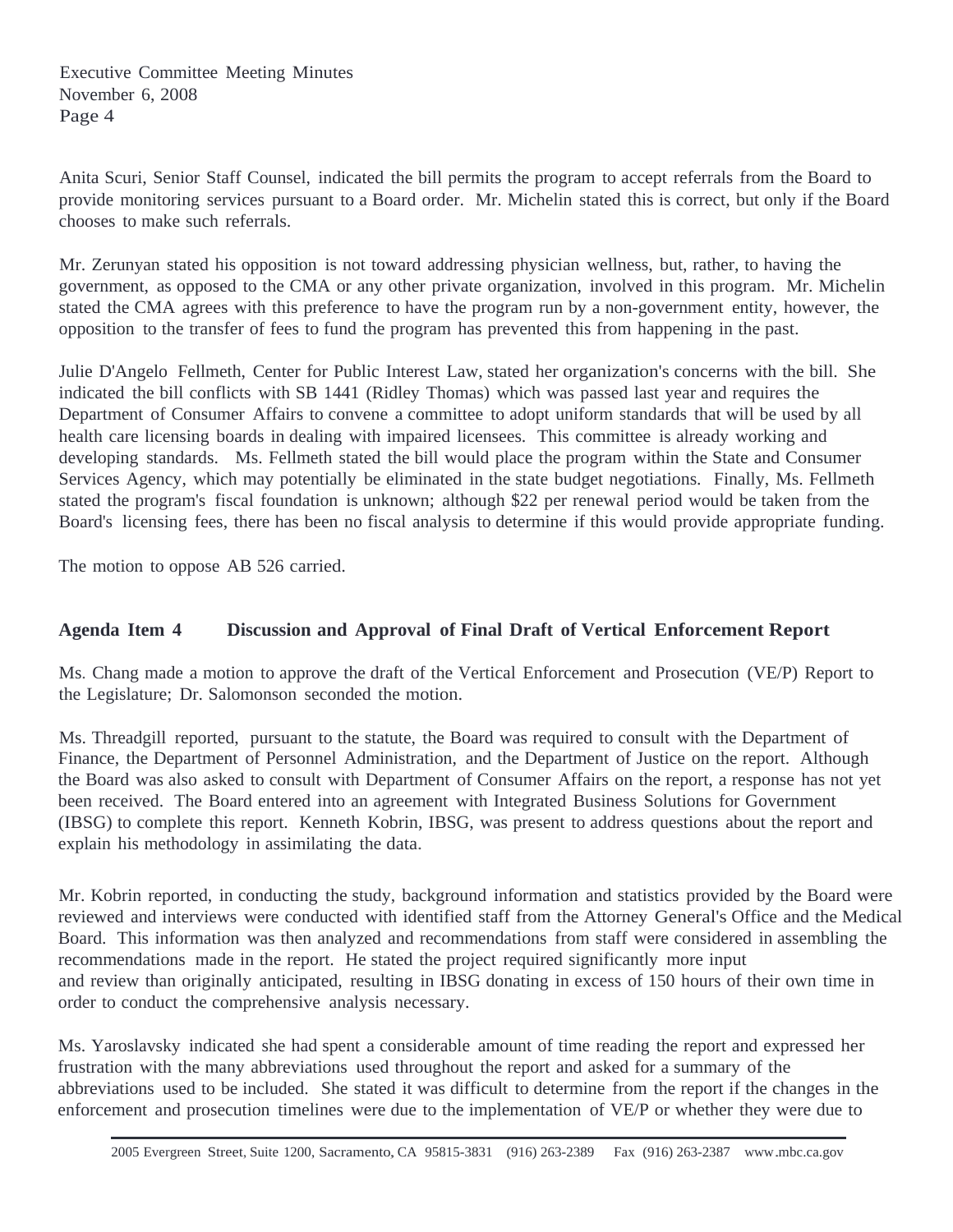changes in legislation, the furlough of state employees, or the difficulty in retaining investigators due to pay differentials. Ms. Yaroslavsky indicated the vast number of tables and charts made the report difficult to understand.

Dr. Salomonson asked whether the average or the median was the more meaningful number in drawing conclusions from the data. Mr. Kobrin responded the median was the more important number. He stated the reader was cautioned in two parts of the report that in determining the significance of the statistics it is critical to look at the raw data to determine the number of records being referred to, since the number in some cases was so small. In addition, Dr. Salomonson noted the average length of time from the date the case is assigned to an investigator to the date the case is closed does not consider the complexity of the cases; highly complex cases are likely to produce outliers and negatively affect the averages; hence, the median would be the more significant statistic.

Ms. Chang asked for a simplified chart or graph in the Executive Summary that would clearly indicate whether VE/P was working. Mr. Kobrin stated that, overall, from the date a case was assigned to an investigator to disciplinary outcome, there has been a .51% decrease in the average days aged and a 1.85% decrease in the median days aged. Hence, overall in disciplinary cases, there has been a *slight* reduction in the time frame.

Mr. Kobrin stated, in looking at the total process, there has been an increase in the investigation time (from the time a case is assigned to investigator to referral to the Attorney General's Office) and a reduction in the prosecution time (from the time an accusation is filed to total outcome). The number of days aged from the time a case was assigned to an investigator to the time the investigation was completed and referred to the AG's office showed a 42% increase in the average and a 56% increase in the median. Mr. Kobrin indicated a variety of factors contributed to this increase in the investigation end, making it difficult to pinpoint a cause.

Mr. Zerunyan expressed his doubt that members of the Legislature would be willing to take the time to wade through the countless charts and graphs to extract relevant data. He requested the addition of a cogent flow chart in the Executive Summary in the report showing the actual number of days in the various components of the enforcement process (pre-VE/P and post-VE/P), rather than showing the % increase or % decrease in average and median.

With regard to the recommendations made in the report, Mr. Kobrin reported many of the recommendations were based on the comments received during interviews with Medical Board and the Attorney General's staff.

Carlos Ramirez, Senior Assistant Attorney General, indicated a response to the report was provided by the AG's Office. He stated some of the comments in the AG's response are mirrored by the Board's concerns in today's meeting. Mr. Ramirez reported the decrease in prosecution time frames is partly attributed to the increase in the quality of the investigations. At the same time, Mr. Ramirez reported the difficulty of prosecuting these cases has increased. He reiterated Mr. Zerunyan's request for a breakdown of each step in the process in order to identify problem areas and craft solutions. He offered the assistance of the AG's Office in compiling a final report to the Legislature.

Ms. Chang asked Mr. Ramirez to elaborate on the AG's response to the VE/P Report. Mr. Ramirez stated it is no secret the Board has had difficulty retaining investigators for long periods of time. Unfortunately, vacancies continue, even though the Chief of Enforcement has done everything in her power to recruit qualified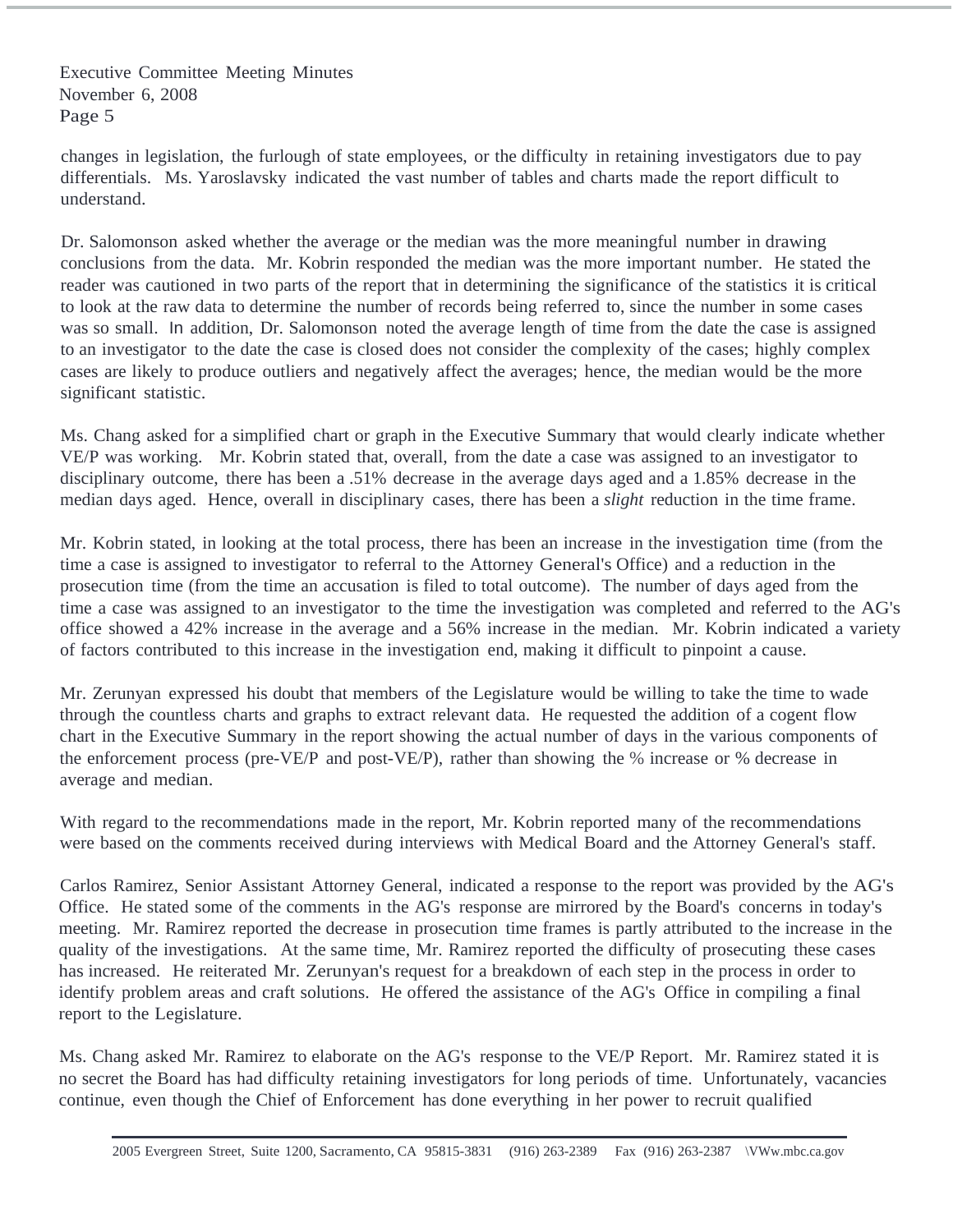individuals. This turnover results in the reassignment of investigations and in the movement of some of the more senior investigators to training positions. The limited availability of consultants also negatively impacts the length of the investigation; the consultants are indispensible in interviews and their reports to the AG's Office are vital. Further, Mr. Ramirez indicated the problems caused by the Executive Order have also negatively impacted timelines.

Ms. Threadgill noted there has been a recent increase in the number of investigators and the average caseload per investigator has remained fairly consistent over the years. However, she stated recent indications lead her to expect a loss of investigation staff due to retirement and to frustration with the VE!P process (as identified in exit interviews).

Mr. Kobrin stated the consistency in the average caseload per investigator over the years makes it difficult to identify the vacancy rate as having a major impact in any delays. Certainly additional staff would have decreased timelines; however, he stated this alone could not account for the increase. During interviews with the Medical Board and AG's staff, the frustration and animosity expressed served as the basis for the recommendation for state wide training to provide a common knowledge base and build teamwork between the two offices.

Ms. Yaroslavsky stated, in her opinion, the problem was the lack of clear roles, responsibilities, and expectations of the staff between the two offices. She indicated staff in the Board's and AG's offices are not working together and investigators will continue to leave and timelines will not improve until this problem is addressed.

Ms. Threadgill suggested that staff work with IBSG to make the requested changes to the report and then submit the changes to two members of the Committee for approval before delivering the report to the Legislature. Ms. Yaroslavsky appointed Mr. Zerunyan and herself to form a subcommittee to review the changes to the report.

Ms. Whitney reiterated the Board has a vehicle, AB 1070, available for the extension or sunset of the VE/P Program. Direction is needed quickly since the bill will be heard June 29, 2009 and the deadline to amend the bill is June 19, 2009. Based upon the findings of the report and the input of other individuals, the Committee needs to decide whether it seeks extension of the VE/P Program or prefers to let it sunset and also must decide whether they wish to incorporate anything from the report's findings or recommendations into legislative language. Copies of the proposed legislative language based on the report's findings were provided to the Committee members. Ms. Yaroslavsky directed Ms. Whitney to make sure there was the option in the bill for an extension of the evaluation of the program.

Ms. Whitney reviewed the AB 1070 proposed legislation, stating it would extend the Pilot an additional 2 years and would address some of the recommendations made in the VE/P Report. Specifically, the proposed language states that investigations are to be a collaborative effort and the VE/P Program would be limited to complex investigations (exempting allied health investigations that are not complex, criminal investigations or unlicensed activity). Additionally, the proposed legislation calls for the development of a common computer server to increase compatibilities for sharing case information, a plan to co-locate the Board's enforcement staff and the staff of the Health Quality Enforcement Section of the Attorney General's Office, and a plan to assist in team building and the development of a common knowledge base. Based on members' comments on the timing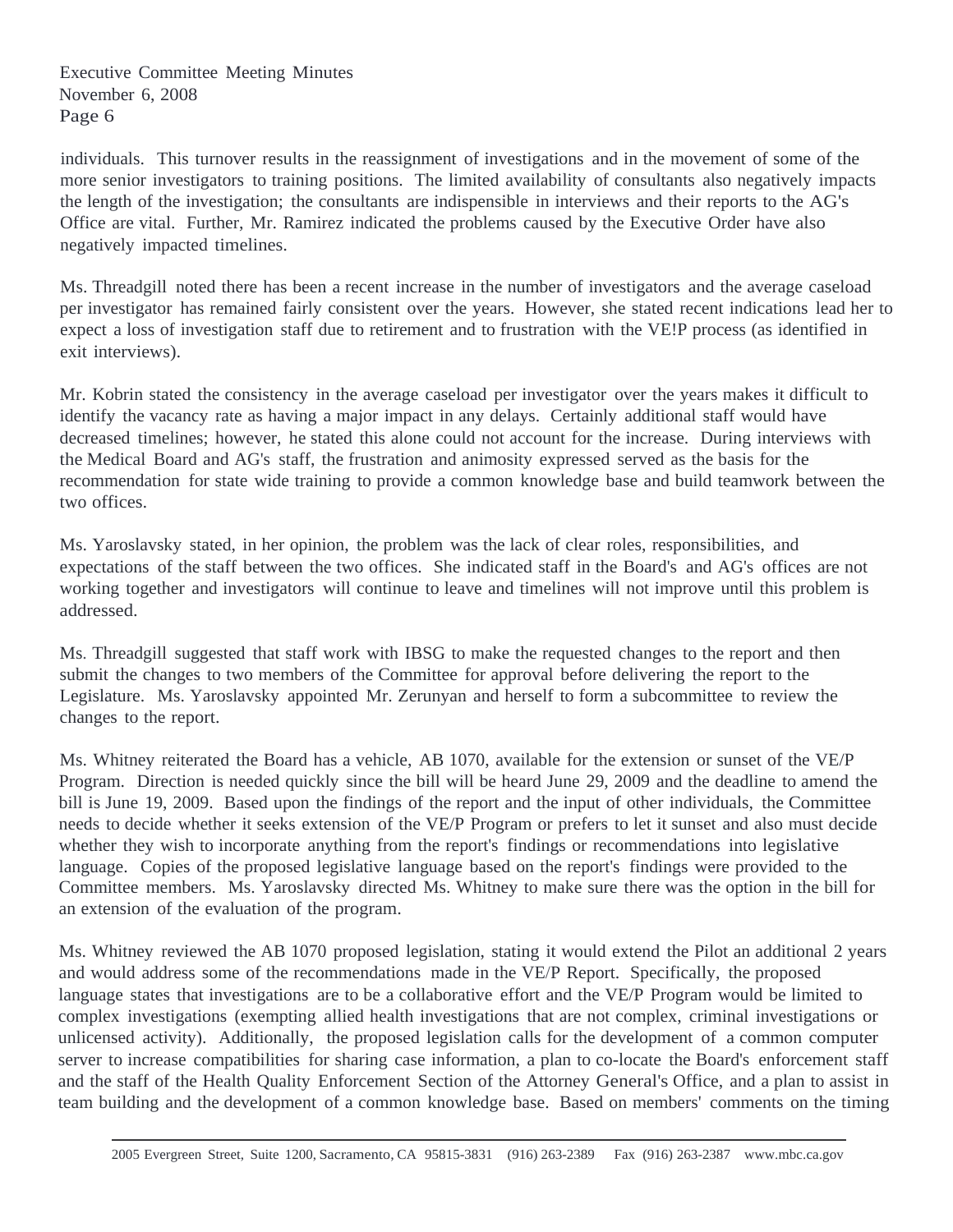of the report, Ms. Whitney indicated the proposed language could be modified to require the report to the Governor and the Legislature be due in March 2011, rather in July 2011, in order to allow ample time for review. The proposed language also removes the Department of Finance and the Department of Personnel Administration from the list of departments the Board must consult with in preparing the report and also amends Section 2006 of the Business and Professions Code to more accurately reflect the investigation process.

Mr. Ramirez indicated his office has not had the opportunity to review the proposed legislation, but stated the legislation would remove the presence of deputy attorney generals from the Board's district offices. Rather than having the deputies direct the investigations, Mr. Ramirez felt the substitution of the wording "collaborate with the deputy attorney general" on investigations would make the deputies' presence in the district offices no longer necessary. He indicated this would be a major set-back and would effectively end VE/P as it now exists. Ms. Whitney reported this was not the intention of the legislation. Mr. Ramirez stated his office could work with Ms. Whitney on the legislation, but felt it was not prudent, given the short amount of time available, to write legislation that would impact the way cases are investigated and prosecuted over the next 2 years.

Ms. Whitney indicated, with the Committee's approval, the Board could move forward with the current proposed language. Amendments to the bill could be made in legislative counsel before the hearing on June 29, 2009.

There was lengthy discussion on the use of"direct" versus "collaborate" with regard to the roles of the investigators and the deputy attorney generals.

Ms. Whitney recommended asking Assemblyman Hill's office to act as a neutral party to bring together the Board and the Attorney General's Office to ensure language is developed that is acceptable to both sides in order to move the bill through the hearing. Curtis Notsinneh, consultant for Assembly Member Hill, reported their staff would be happy to bring together the two parties to resolve the issues. He expressed his concern with the deadlines in the Legislature, stating the need to move quickly since the bill is double referred in the Senate. He offered the option of adopting some of the non-controversial components of the bill, such as the extension of the deadline, in order to ensure the program continues under statute. The more controversial program improvement areas could be handled separately, although they would prefer to address both issues at the same time.

Ms. Chang amended her motion to recommend the extension of the VE/P program for two years and to proceed with language revisions presented by Ms. Whitney and any modifications worked out by the author and interested parties and to authorize a two person subcommittee to revise the Executive Summary and add any appropriate flow chart to the VE/P Report to the Legislature. Dr. Salomonson seconded the amended motion.

Ms. Fellmeth, Center for Public Interest Law, commented on the VE/P Report, expressing her opinion the report was a data dump with fairly subjective observations made by staff of both agencies. She indicated important information had been omitted from the report, specifically, the impact ofthe furloughs (1600 hours of investigative time per month) and the difficulties Ms. Threadgill has experienced with the salaries of the Board investigators. Ms. Fellmeth advised removing recommendation #1 from the Executive Summary; although she agreed there should be zero tolerance of negative communication, she felt this was not an appropriate recommendation, but, rather, a management issue. She stated the deputy attorney general was clearly responsible for directing the investigation, but this does not relegate the investigator or any other team member